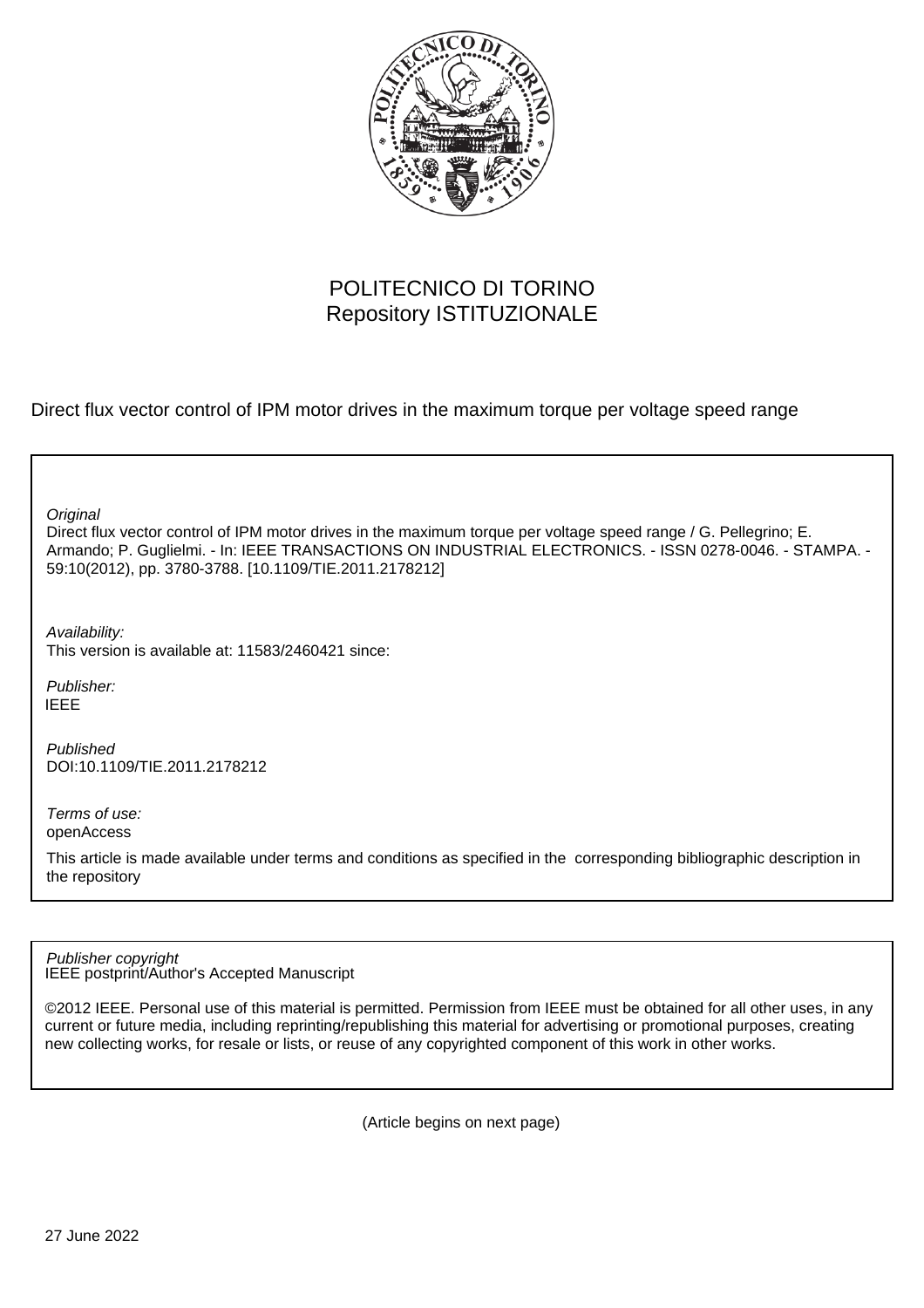# Direct flux vector control of IPM motor drives in the maximum torque per voltage speed range

Invited post-ISIE10 paper

*Abstract*— The high speed operation region of Interior Permanent Magnet motor drives is investigated, with particular attention to the maximum torque per voltage operation. A technique is proposed for the control of the drive in such region, based on direct-flux field oriented vector control. The proposed control is easy to implement, does not require the accurate knowledge of the motor model and showed to be robust toward the effects of iron losses, of position estimation errors and dc-link variations. Moreover, it is suitable for operation in the inverter overmodulation range. Experimental results are provided for a 600 W IPM drive for home appliances.

#### I. INTRODUCTION

Permanent magnet (PM) motors with flux weakening capability are appreciated for those applications where a constant power speed range (CPSR) is required, namely traction and spindle drives. A high CPSR can be obtained with different motor topologies, either with interior permanent magnet (IPM) or surface mounted PM (SPM) rotors associated with concentrated windings on the stator [1]. From a general point of view, independently of the magnets layout, the flux weakening capability of synchronous PM drives depends on the relationship between the motor characteristic current (1) and the drive rated current.

$$
i_{ch} = \frac{\lambda_m}{L_d} \tag{1}
$$

When the available current is of the same order of (1) the drive can produce a significant CPSR under the inverter voltage limit constraint, in case a proper flux-weakening control strategy is implemented. In particular, a drive with a current rating  $i_0$  higher than the characteristic current:

$$
i_0 > i_{ch} \tag{2}
$$

has no theoretical upper speed limit [2] and needs a fluxweakening control strategy able to deal with the Maximum Torque per Voltage (MTPV) limit [3], that occurs over a certain speed. The value  $i_0$  in (2) represents the maximum inverter current, that is usually the transient overload current of the motor. Those drives not fulfilling (2) have no MTPV speed range. An example of flux-weakening control trajectories is reported in Fig. 1 for an IPM motor drive, including the MTPV region. The flux-weakening control and in particular the MTPV speed range are the aim of this paper.

Throughout the last twenty-five years, most of PM synchronous motor drives have been vector current controlled in  $dq$  coordinates, synchronous to the rotor [4]. All the vector control techniques basically aimed at the Maximum Torque Per Ampere (MTPA) operation at low speed, below the voltage limit, and the maximum torque profile in flux weakening conditions at higher speeds [5]. At first, both goals have been pursued by means of current reference look-up tables [5], [6] built by manipulation of the motor magnetic model. Those strategies require an accurate motor identification and non obvious implementation [7], [8]. Moreover, parameters detuning and dc-link voltage variations cannot be handled by means of such open-loop techniques. A much simpler and effective closed-loop algorithm was then proposed for fluxweakening in [9], with a voltage control loop cascaded to the current vector control loops, but it was still not coping with the Maximum Torque Per Voltage (MTPV) speed region. To fill this gap, more complicated versions of [9] have been developed, resulting either in a mix of additional closed loops and tables [10], or in schemes of simpler implementation still heavily relying on the model [11]. All solutions appear too complicate implementation-wise for industrial applications.

Apart from being complicated in flux weakening, current vector control is very sensitive to orientation errors (e.g. encoder offset) in the MTPV region, where the controlled vector is very close to the negative  $d$ -axis, as shown in Fig. 1, and even small angle errors may lead to an undesired torque reversal. Last, when high speed core losses are significant a further complication of the model might be required [12].

On the opposite, flux vector based techniques need the estimate of the flux vector but are more suitable for flux weakening: in [13] one flux component and one current component are controlled, still in rotor coordinates, reducing the just mentioned sensitivity to orientation errors. Direct Torque Control (DTC) applied to IPM motor drives [14] directly controls the flux linkage amplitude and is very straightforward for maximum torque exploitation in flux weakening. DTC still requires model-based tables for MTPA operation at low speed



Fig. 1. Current and flux vector trajectories in flux weakening for an infinitespeed IPM motor drive.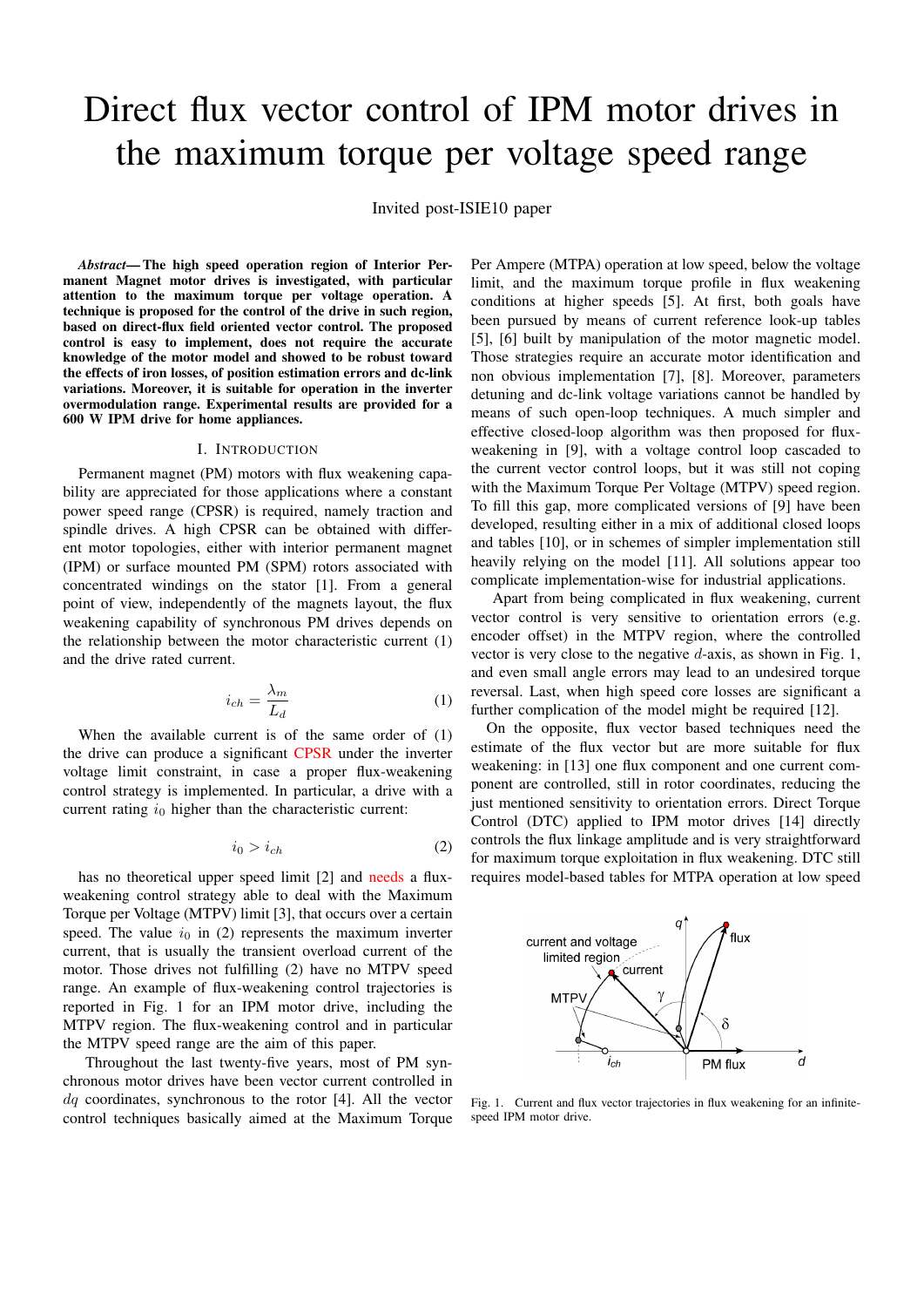

Fig. 2. Definition of the  $\alpha\beta$  stator reference frame, dq rotor reference frame and  $d_s$ ,  $q_s$  flux reference frame.  $\theta$  is the rotor electrical position, obtained by means of an incremental encoder.

[15], as for current control, but voltage limited operation does not need any table. However, the MTPV speed range that is the aim of this paper is not addressed in DTC literature.

Direct-flux vector control (DFVC) has been proposed for IPM motor drives, aiming to combine the direct stator flux control typical of DTC and the regulation of the torque by means of one current component that is also responsible for the respect of the inverter current limit, as for current vector control [16]. DFVC is a vector control strategy implemented in the stator flux reference frame, where the two controlled components are the flux linkage amplitude and the quadrature current component. DFVC has been applied to an IPM motor drive designed for traction in [16] with limited emphasis to MTPV, showing the following advantages:

- easy control of the motor voltage in flux weakening with no need of tables of current or flux references;
- direct limitation of the maximum motor current through the control of the quadrature current reference;
- easy adaptation to a variable dc-link with no firmware modification.

In [17] the behavior of DFVC in the MTPV region has been analyzed and the closed-loop limitation of the phase angle of the flux vector to a maximum value ( $\delta \leq \delta_{max}$ , with  $\delta$  defined in Fig. 1) has been presented as a way to control the drive in that region, with the following results:

- the MTPV speed region is well exploited with no need of knowledge of the motor model;
- the optimal  $\delta_{max}$  angle is found experimentally with easy no load tests;
- iron losses are taken into account with no need of motor modeling.

In this paper, the results of [17] are reviewed and developed. In particular, a deeper insight is given to:

- the stable control in the inverter overmodulation region;
- the design of the PI regulator for controlling the maximum load angle;
- the effect of iron losses on the trajectory of the current vector.

All the considerations in the following will be referred to salient IPM motor drives, but PM motor drives with isotropic rotors can be also controlled with the proposed control technique. The results presented in the following refer to sensored

control only, with the rotor position measured by means of a differential encoder.

# II. DIRECT-FLUX FIELD ORIENTED CONTROL

The direct-flux field oriented control technique presented in [16], [17] is here briefly reviewed. The rotor and stator flux reference axes are defined in Fig. 2 where  $d_s, q_s$  are used for the stator flux oriented frame, like in stator field oriented control of IM drives.

#### *A. Motor model in rotor coordinates* dq

The model of a salient PM motor is expressed in (3-5) in the rotor reference frame.

$$
\overline{v}_{dq} = R \cdot \overline{i}_{dq} + \frac{d\overline{\lambda}_{dq}}{dt} + j\omega \cdot \overline{\lambda}_{dq}
$$
 (3)

$$
\overline{\lambda}_{dq} = \begin{vmatrix} L_d & 0 \\ 0 & L_q \end{vmatrix} \cdot \overline{i}_{dq} + \begin{vmatrix} \lambda_m \\ 0 \end{vmatrix}
$$
 (4)

$$
T = 3/2p \cdot (\lambda_d i_q - \lambda_q i_d) \tag{5}
$$

Where p is the pole-pairs, R is the stator resistance,  $L_d, L_q$ are the  $dq$  inductances,  $\lambda_m$  is the PM flux, T is the electromagnetic torque. Saturation and cross-saturation are not considered at the moment for keeping the equations as simple as possible, in this explanatory section. The results presented throughout the paper will refer to the experimentally identified magnetic curves of the motor under test, comprehensive of saturation and cross-saturation [18], [19]. The  $dq$  flux versus  $dq$  current components are reported in Fig. 3.



Fig. 3. dq flux components of the IPM motor under test, experimentally evaluated at a constant speed of 1500 rpm. The motor ratings are in the Appendix.

*B. Motor model in flux coordinates*  $d_s$ ,  $q_s$  *and*  $\lambda - i_{qs}$  *torque control*

In the stator flux oriented frame the motor model becomes  $(6-7)$ .

$$
\overline{v}_{dqs} = R \cdot \overline{i}_{dqs} + \frac{d}{dt} \left| \begin{array}{c} \lambda \\ 0 \end{array} \right| + \lambda \cdot \left| \begin{array}{c} 0 \\ \omega + \frac{d\delta}{dt} \end{array} \right| \tag{6}
$$

$$
\frac{T}{3/2 \cdot p} = \frac{1}{L_d} \cdot \left( \frac{L_d - L_q}{L_q} \lambda^2 \frac{\sin 2\delta}{2} + \lambda_m \lambda \cdot \sin \delta \right) (7)
$$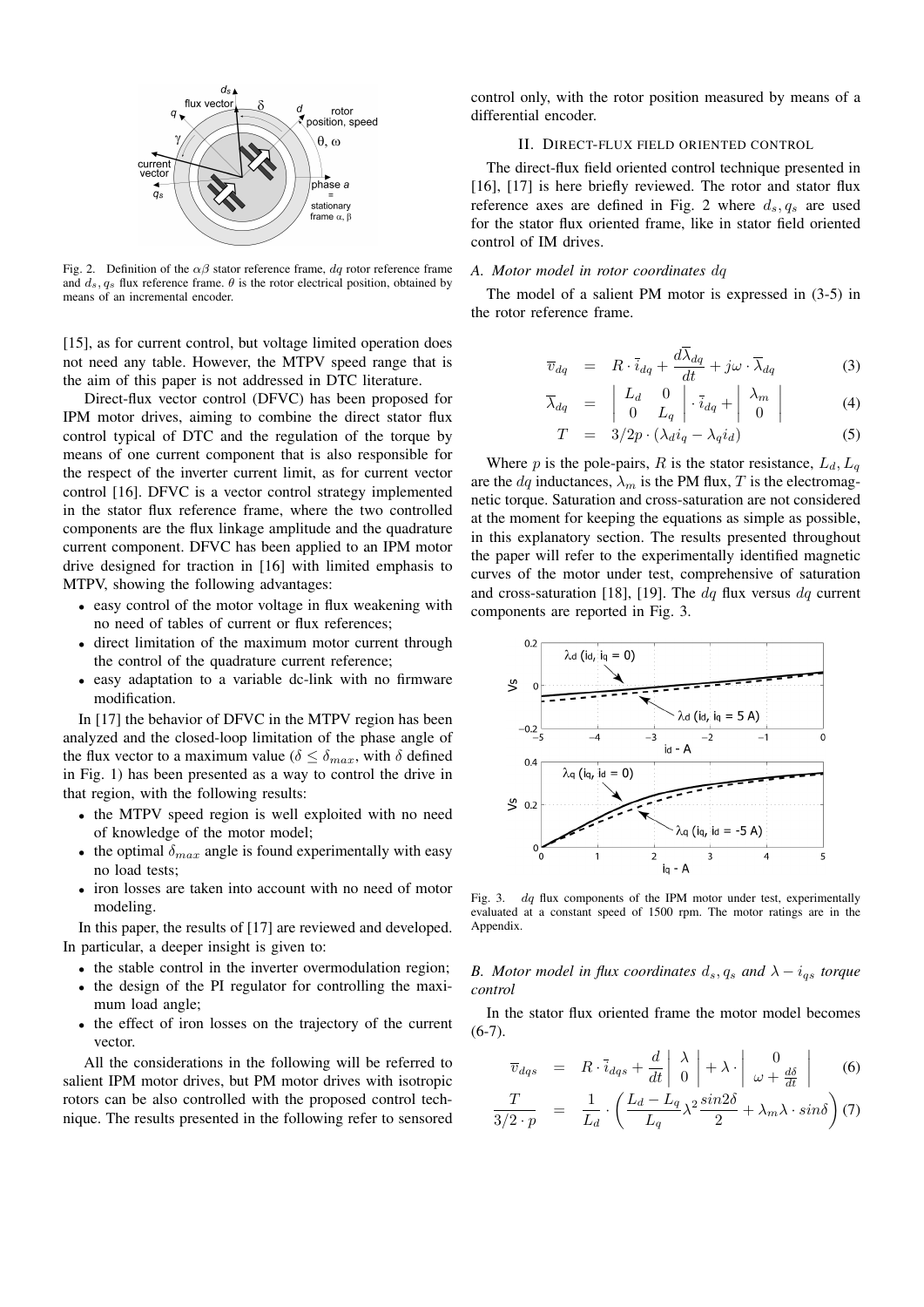Where  $\lambda$  is the stator flux amplitude and  $\delta$  is the phase angle with respect to the  $d$  rotor axis, defined in Fig. 2. Equation (7) is formally different from the analogous one reported in [16], due to different  $dq$  axes choices here with respect to there. Both equations are correct though, coherently with the respective references. The  $d_s$  and  $q_s$  voltage equations (6) are nearly decoupled (apart from the resistive term): the flux amplitude can be regulated by means of the  $v_{ds}$  component, while the flux phase angle can be regulated by  $v_{qs}$  with very little cross interference. The electromagnetic torque depends on both state variables  $\lambda$  and  $\delta$  and can be regulated by means of the *load angle* δ at a given flux amplitude. However, the torque versus load angle relationship is non linear and modeldependent (7). Thus, a straightforward torque control approach is suggested by the alternative expression of torque (8), that is model-independent, instead.

$$
\frac{T}{3/2 \cdot p} = \lambda \cdot i_{qs} \tag{8}
$$

The torque-producing current  $i_{qs}$  defined in (8) is closedloop regulated on behalf of  $\delta$  for the sake of torque control. The *Vector control* sub-block in the control scheme of Fig.6 contains two proportional-integral (PI) regulators for the closed-loop control the two selected variables:  $\lambda$  control is actuated by the direct voltage component  $v_{ds}$ , as said, and  $i_{qs}$ control by the quadrature voltage component  $v_{qs}$ . More details can be found in [16].

#### *C. Maximum torque per Ampere flux reference curve*

As said, the  $\lambda - i_{gs}$ , direct-flux vector control controls the torque by regulating the quadrature current at given flux.



Fig. 4. Flux amplitude as a function of the torque reference for Maximum torque per Ampere operation. The curve has been obtained by manipulation of the experimental magnetic model of Fig. 3.

For a high motor efficiency at any load, it is good practice to adapt the flux amplitude setpoint to the torque setpoint, namely to reduce the flux amplitude when a low torque is requested and vice-versa. The MTPA control law maximizes the torque at given Ampere also means minimizing the copper losses, and is widely adopted in current vector controlled drives. MTPA control is implemented here by means of a look-up table that associates the correct flux amplitude to any torque request. The curve of Fig. 4 has been obtained by manipulation of the experimental magnetic curves of Fig. 3. At no load, the flux setpoint corresponds to the PM flux linkage, so that nearly no current flows into the motor phases in case zero torque

is commanded. Simpler control laws, requiring less need of model manipulation than the MTPA, have been also tested in previous works [16].

# *D. Torque control scheme*

The block scheme of the direct-flux field oriented control is reported in Fig. 6, for a speed controlled IPM motor drive. The torque setpoint determines the flux amplitude setpoint according to the MTPA look-up table, as said. The quadrature current reference  $i_{qs}^*$  is then calculated according to the torque and flux set points from (8). The flux linkage amplitude is estimated by means of the closed-loop flux observer described in the following subsection. The maximum current and maximum voltage limits are handled by two saturation blocks limiting the  $i_{qs}$  and  $\lambda$  references respectively, as addressed in the following.

#### *E. Stator flux observer*

The adopted reduced-order  $VI\theta$  closed-loop flux observer is reported in Fig. 5 [13]. The flux estimation in stator coordinates  $\alpha$ ,  $\beta$  is based on the stator model (back-emf integration) at high speed and on the motor magnetic model at low speed. At steady-state, the crossover between the two models is when the motor electrical speed equals the error feedback gain:  $\omega = g$  (rad/s). The magnetic model is represented in the rotor synchronous frame  $dq$ .

The simple magnetic model (4) or more accurate models as the one in Fig. 3, including saturation and cross-saturation, can be implemented, according to how accurately has the motor been identified.

With a simplified motor model as the one in (4) the control performance can deteriorate at low speed. However, even with a poor model, the phase current limit is still respected and the worst possible side effect might be a difference between the controlled torque and the torque set point. For instance: if the flux amplitude is overestimated due to an imprecise magnetic model, the actual flux will be lower than expected, and so will be the actual torque, lower then its setpoint. In case the flux phase angle is mis-estimated, the  $d_s$ ,  $q_s$  reference frame is misaligned and the controlled  $i_{qs}$  is not in quadrature with the actual motor flux. Also in this case the torque will be different from the setpoint. Above the crossover frequency ( $\omega > q$ ), the flux observer and thus the control are insensitive to the motor model (apart from the stator resistance) and include the effect of core losses with no model complication.



Fig. 5. Adopted flux observer.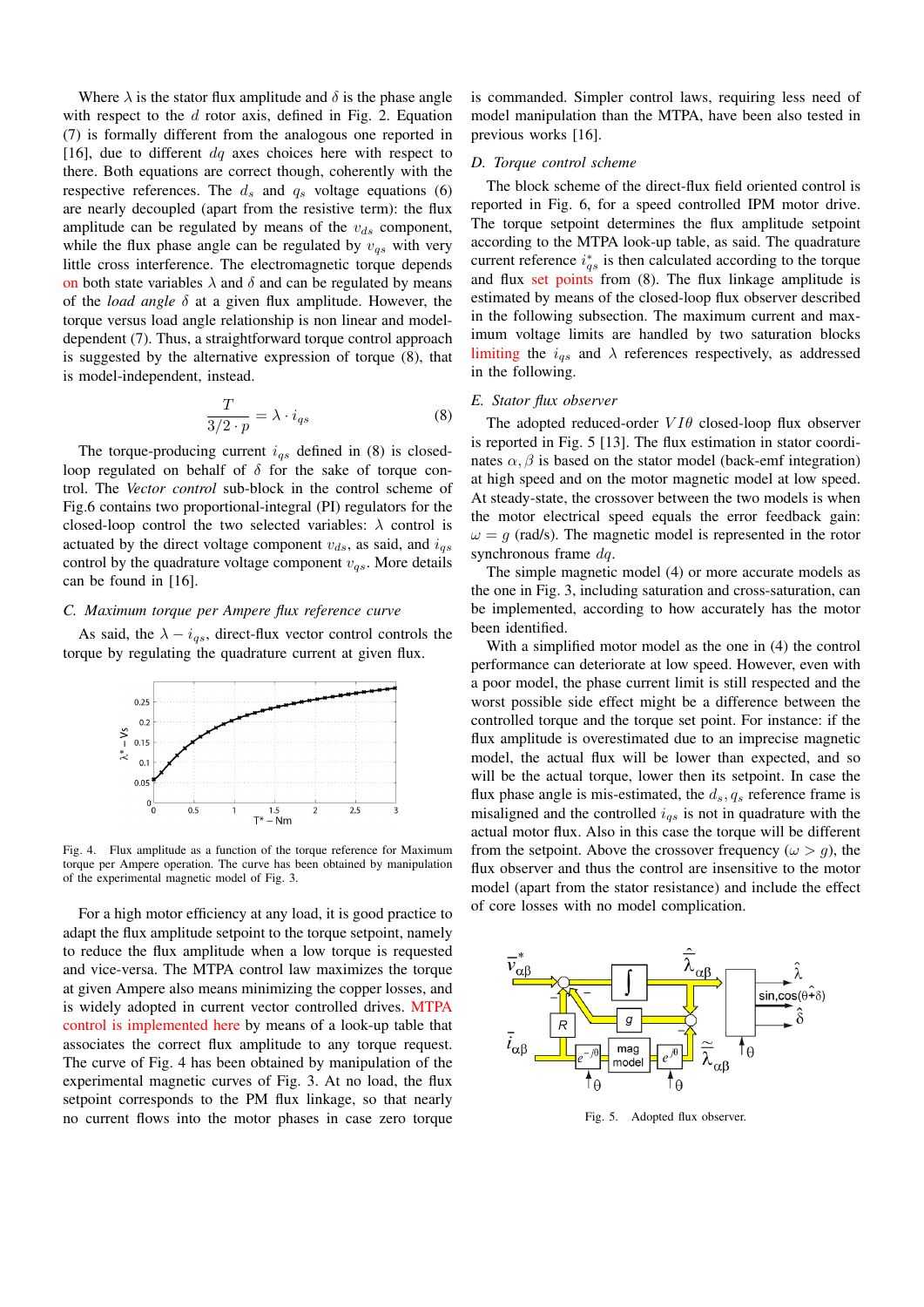

Fig. 6. Direct-flux field oriented control scheme, with the proposed MTPV limitation of the  $i_{qs}$  current put in evidence.

#### *F. Current and voltage limitation*

The motor phase current is kept under the rated value  $i_0$  by limiting the  $q_s$  current reference according to (9).

$$
i_{qs}^* \le \sqrt{i_0^2 - i_{ds}^2} \tag{9}
$$

The voltage limit is respected by reducing the reference flux linkage according to the simplified flux-weakening law (10).

$$
\lambda^* \le \frac{V_{max} - R \cdot i_{qs} \cdot sign(\omega)}{|\omega|} \tag{10}
$$

where  $V_{max}$  can be updated in real time according to the measured dc-link voltage in case it is variable.  $sign(\omega)$ accounts for the resistive drop reversal in braking operation with respect to motoring [20], [21].

# *G. Limits of operation the*  $\lambda - i_{qs}$  *control*

The torque versus  $\delta$  relationship (7) is monotonic in a limited interval around  $\delta = 0$ : either for positive or negative values of  $\delta$  (read torque) there is a maximum absolute value of the load angle  $\delta_{max}$  where the torque at given flux amplitude is maximum. Over  $\delta_{max}$  the torque tends to drop. This is the well known *pull-out torque* or Maximum Torque per Voltage (MTPV) condition [16]. If the load angle trespass the limit an eventual torque request tends to further increase the angle itself through the  $i_{qs}$  PI regulator: more and more  $v_{qs}$  is accumulated in case the  $i_{qs}$  error is not zero, and  $v_{qs}$  means  $\delta$  derivative, according to (6). Out of the  $\pm \delta_{max}$  boundary the  $\lambda - i_{qs}$ control becomes unstable. Therefore, the limitation of  $|\delta|$  is needed for a stable torque control, and the proper limit  $\delta_{max}$ must be selected for exploiting the MTPV region at its best [17], as will be seen in section III.

#### III. MOTOR DRIVE UNDER TEST AND MTPV CONTROL

The IPM motor under test, whose ratings are reported in the Appendix, has been identified according to the procedure described in [19]: the  $dq$  flux model, complete of cross saturation, has been experimentally evaluated at steady-state in the range  $i_d = -5 \div 0A$ ,  $i_q = 0 \div 5A$  as reported in Fig. 3.

The control trajectories of Fig. 7 have been calculated by manipulation of the experimental magnetic model in the  $dq$  current and flux planes respectively. The MTPA,  $|\bar{i}| = i_0$ and MTPV curves are represented in the two planes and the characteristic current  $i_{ch}$  results to be nearly 2 A. In the  $dq$ flux plane the MTPV trajectory is well approximated by a line with constant  $\delta$  angle that is  $\delta_{max} = 126^{\circ}$ .

The expected power profile with 280 V dc-link and 5 A (pk) phase current has also been calculated according to the experimental mode and reported in Fig. 8. The MTPV speed range is above the point called B in the figure, that is from 6500 rpm on. Being the motor identification run at constant low speed (1500 rpm) the effects of iron losses are not considered in the model-based control trajectories of Fig. 7 and neither in the forecast power curve, as will be shown by experiments.

#### *A. MTPV and maximum load angle*

The derivative of the torque expression (7) with respect to  $\delta$  is:

$$
\frac{dT}{d\delta} = \frac{3}{2} \cdot p \cdot \left(\frac{\lambda_m}{L_d} \cdot \lambda \cdot \cos\delta - \frac{L_q - L_d}{L_d L_q} \cdot \lambda^2 \cdot \cos 2\delta\right) \tag{11}
$$

By imposing (11) to zero, the maximum torque per flux amplitude condition is found, that defines the MTPV load angle  $\delta_{max}$ 

$$
\lambda_m \cdot \cos \delta_{max} = \frac{L_q - L_d}{L_q} \cdot \lambda \cdot \cos 2\delta_{max} \tag{12}
$$

The solution of the implicit equation (12) depends on the motor parameters, namely the relationship between the motor saliency, represented by the  $(L_q - L_d)$  term and the PM flux. For instance, a non salient motor would have  $\delta_{max} = 90^{\circ}$ , while a salient PM motor has in general 90°  $\langle \delta_{max} \rangle$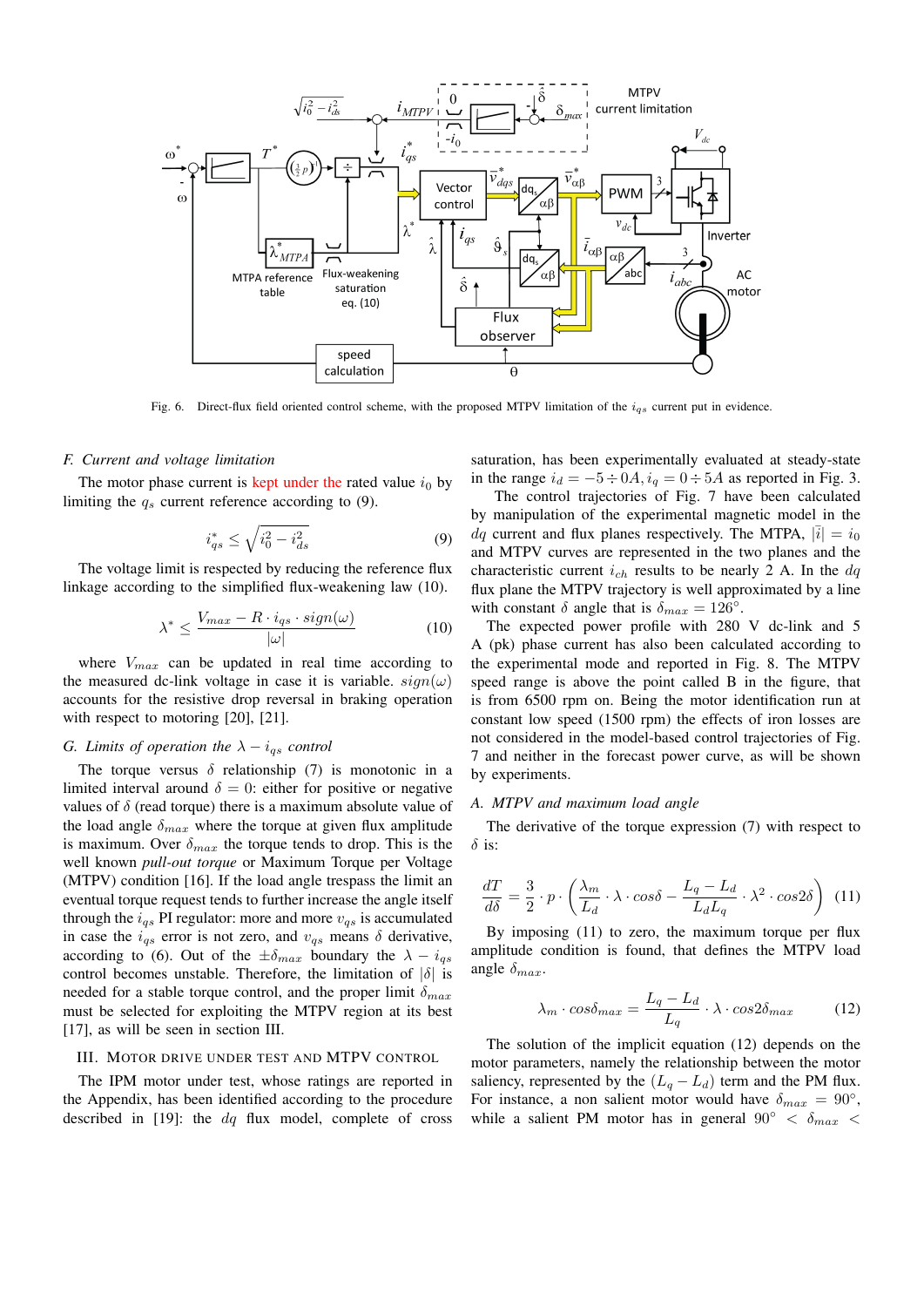135°, being 135° the case of a synchronous reluctance motor. Magnetic saturation is not included in (4) and (12) but still a good analytical estimation of  $\delta_{max}$  is possible, based on the simplified magnetic model: the  $L_d$  and  $L_q$  values must be identified with the current vector close by the negative  $d$  axis, with an amplitude greater than the motor characteristic current (1), or short-circuit current, as it is in the MTPV operating region.



Fig. 7. Control trajectories in the  $dq$  current and flux planes for the drive under test, according to the steady-state identification of the IPM motor.



Fig. 8. Maximum power profile of the IPM motor drive under test, according to the steady-state identification of the IPM motor, with 5 A (pk) and 160 V (phase pk).

#### *B.*  $\delta_{max}$  *limitation strategy*

The *MTPV current limitation* block, enclosed in a dashed box in Fig. 6 consists of a proportional-integral (PI) regulator that temporarily kills the  $q_s$  current in case the observed flux phase angle exceeds the set point  $\delta_{max}$ . The  $i_{qs}$  saturation level (9) is corrected by means of the negative component  $i_{MTPV}$ , until the condition  $\delta = \delta_{max}$  is fulfilled. The upper limit of the PI regulator output is set to zero, that means that when  $\delta < \delta_{max}$  the MTPV block is off. In other words, the  $\lambda - i_{qs}$  control switches to a  $\lambda - \delta$  control, with a fixed set point of  $\delta$ , in the MTPV region.

It has been reminded that without the  $i_{MTPV}$  current limitation, the  $\lambda - i_{as}$  control would be unstable in the MTPV region [16], [17]. The additional, PI-based  $i_{MTPV}$  term makes the control stable independently of the choice of  $\delta_{max}$ , as demonstrated by experiments in section IV.

# *C. Tuning of the* δmax *limitation regulator*

The tuning of the PI regulator parameters and the bandwidth of the maximum  $\delta$  limitation can be evaluated according to the simplified block scheme of Fig. 9. The inverter and flux observer dynamics have been assumed ideal. The closed loop bandwidth of the  $\delta$  limitation is:

$$
\omega_{bw,\delta} = \frac{k_{p,\delta} \cdot k_{p,igs}}{\lambda} \tag{13}
$$

Where  $k_{p,\delta}$  and  $k_{p,igs}$  are the gains of the proportional part of the  $\delta$  and  $i_{qs}$  regulators respectively. The bandwidth is variable with the flux amplitude at denominator and must be set according to its minimum value that corresponds to the maximum speed condition. As shown in the following, the PIbased  $\delta_{max}$  control overcomes the instability problems of  $\lambda$ -  $i_{qs}$  control with any  $\delta_{max}$  set-point, properly or improperly selected.



Fig. 9. Simplified block scheme representing the dynamics of the maximum  $\delta$  angle regulation.

Another key condition to be respected in the design of the PI regulator is that the output span of  $i_{MTPV}$  must be as large as possible in order to keep  $\delta_{max}$  control in all situations, including transients, thus the lower limit of  $i_{MTPV}$  has been set to the full current amplitude  $-i<sub>0</sub>$ .

#### IV. EXPERIMENTAL RESULTS

The IPM motor drive (specified in the Appendix) has been tested at no load in the range from zero the 16000 rpm, in motoring and braking. The flux weakening limitation (10) is set according to the real-time measure of the dc-link voltage. The overmodulation region of the inverter can be exploited or not via the  $V_{max}$  setting in (10), as shown in the following.

#### *A. Step response from zero to 16000 rpm*

The speed step response from zero to 16000 rpm at no load is reported in Fig. 10. The controlled variables  $\hat{\lambda}$ ,  $i_{qs}$ are reported, together with their respective reference values. The MTPV current-weakening component  $i_{MTPV}$  is reported in the  $i_{qs}$  plot, showing to be triggered from 5000 rpm on. The load angle limit is set to  $\delta_{max} = 126^\circ$ . The steadystate voltage saturation actuated by the flux-weakening block is set to  $V_{max} = 0.655 \cdot V_{dc}$ , being  $V_{dc}$  the measured dc-link voltage, that is 14% over the theoretical limit of the inverter linear behavior  $(0.577 \cdot V_{dc})$ . Such  $0.655 \cdot V_{dc}$  factor has been chosen as a compromise value between the above said linear limit (0.577) and the six-step operation, that would give a fundamental output voltage of  $4/\pi \cdot V_{dc}/\sqrt{3} = 0.735 \cdot V_{dc}$ , neglecting the inverter voltage drops. The choice of a lower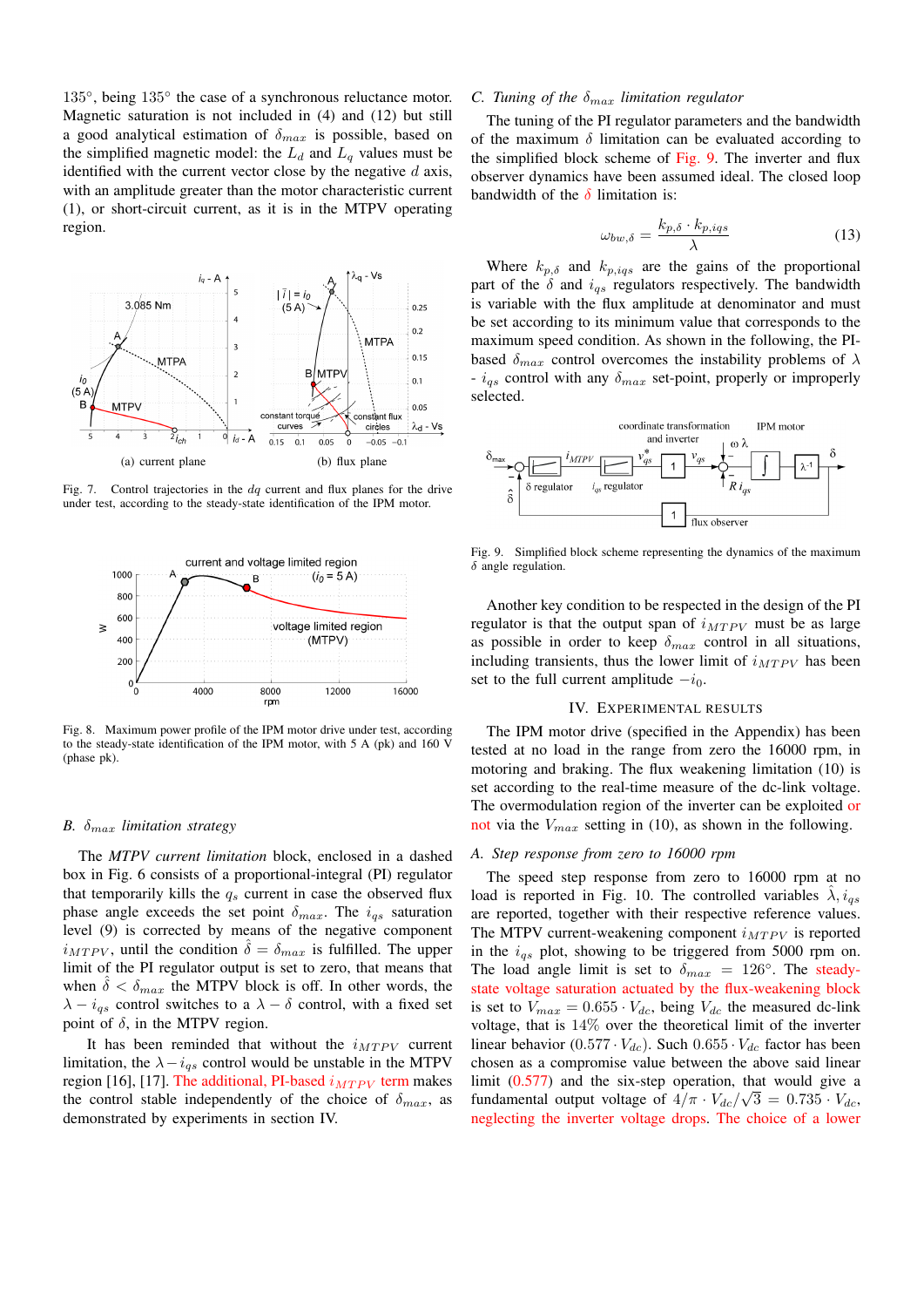value (0.655 instead of 0.735) is made for taking into account the inverter drops and still have a voltage margin for transient regulation.

Fig. 11 shows that the voltage vector amplitude is saturated by the inverter phase voltage limitation as the vector travels along an hexagonal trajectory. The noise on the  $i_{qs}$  trace is a consequence of overmodulation, that distorts the linked flux amplitude and makes the torque control more nervous. However, no audible noise has been reported during the tests due to this reason. Moreover, due to the passive rectified, singlephase input supply, the dc-link shows a 100 Hz voltage ripple during the drive acceleration (Fig. 11). The saturated voltage hexagon varies according to, as underlined by bold red arrows in both subplots of the figure. The voltage vector trajectory in Fig. 11 and in the following have been reconstructed from the  $V_{dc}$  measure and the phase duty-cycles.



Fig. 10. Speed step response,  $\lambda$  and  $i_{qs}$  control trajectories, and motor phase currents.  $\delta_{max} = 126^\circ$ . The current weakening component  $i_{MTPV}$ is reported in the  $i_{qs}$  subplot.



Fig. 11. Reference voltage vector and measured dc-link voltage during the step transient of Fig. 10.

### *B. Inverter overmodulation*

As said, the exploitation of the overmodulation range is very straightforward and model-independent, and does not compromise the control stability. In Fig. 12 a detail between 0.11 s and 0.2 s of the speed step response of Figs. 10-11 is referred to as *test 1* for comparison with the response obtained with  $V_{max}$ reduced by 20% (*test 2*). The reference voltage amplitude of *test 2* is lower and its trajectory is nearly circular. The fluxweakening of *test 2* triggers at a lower speed, therefore the speed transient is slightly delayed from 3000 rpm on. The comparative test confirms that the overmodulation range is effectively giving a bit more of voltage amplitude in *test 1* and that the flux weakening control law can be adapted very easily to the requirements of the different possible applications.



Fig. 12. Exploitation of the inverter overmodulation range: test 1 is the one reported in Figs. 10-Fig. 11, with  $V_{max} = 0.655 \cdot V_{dc}$ . Test 2 is with  $V_{max} = 0.55 \cdot V_{dc}.$ 

# *C. Selection of the correct*  $\delta_{max}$

The optimal  $\delta_{max}$  value can be either evaluated analytically (12) or, in case the model is not known accurately, on the field. At this purpose, a series of tests has been performed with different  $\delta_{max}$  tentative values, with the aim of obtaining the fastest possible speed step acceleration from zero to 16000 rpm: the fastest speed response corresponds to the optimal  $\delta_{max}$ .

As a general procedure, the first tentative value of  $\delta_{max}$ could be evaluated through (12) and the available  $L_d$  and  $L_q$  values. Otherwise, with no idea of the machine saliency, a good starting value can be either  $\delta_{max} = 90^{\circ}$  (PM, non salient machine) and then increase the angle or  $\delta_{max}$  = 135° (synchronous reluctance machine, no PM flux) and then decrease the angle. If the first value is in between, it is necessary to test both directions (increasing and decreasing) to find out where to move to reach the fastest speed response.

The speed step response of the drive at no load is reported in Fig. 13 for five different  $\delta_{max}$  values: 110°, 126°, 140°, 150° and 160°. As expected,  $\delta_{max} = 110$ ° is far from the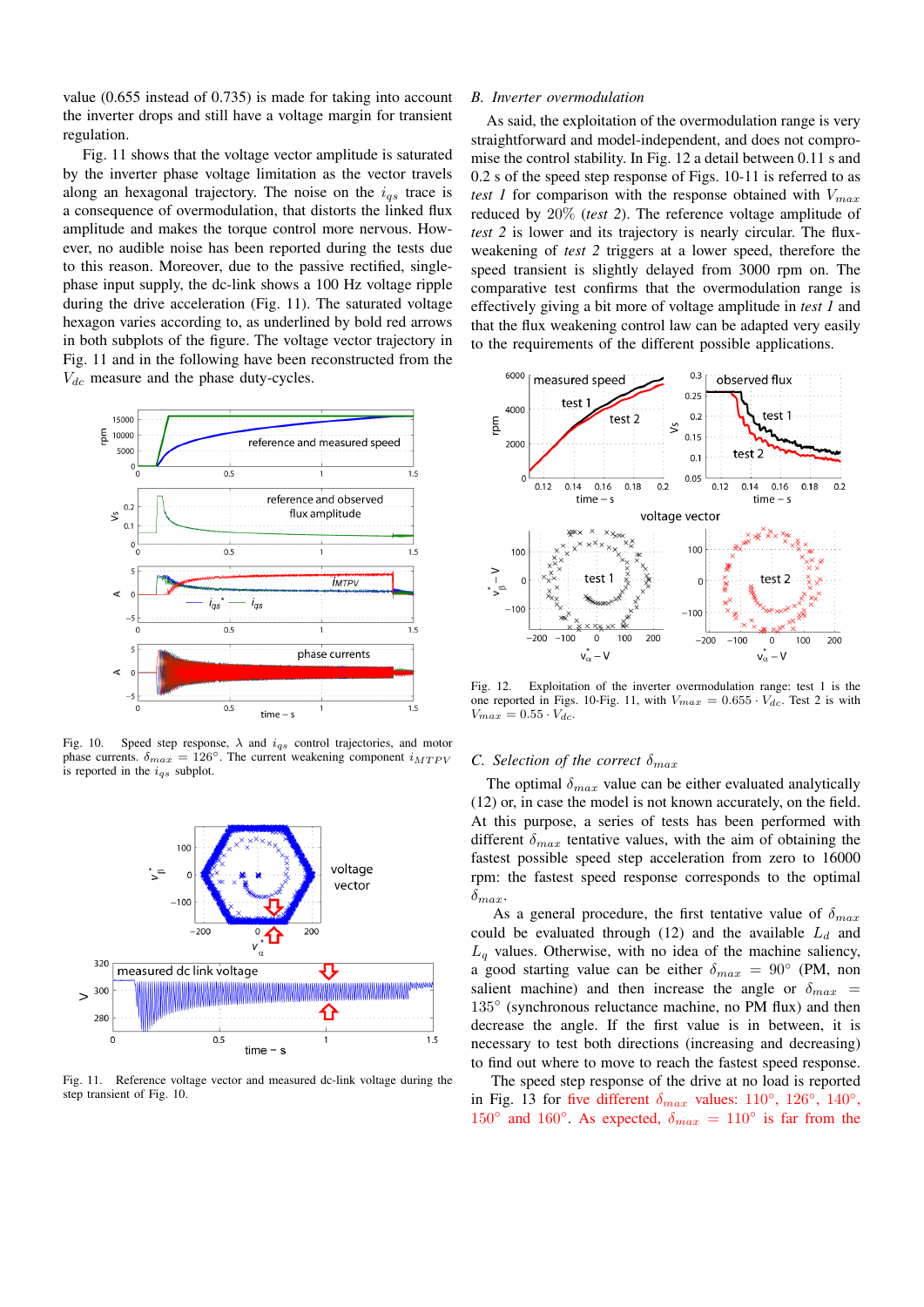MTPV and produces a reduced torque at high speed and then the slowest speed transient overall. In fact it is  $\delta_{max} = 126^{\circ}$ that best approximates the MTPV curve of Fig. 7b, by the experimental model. Further details are in [17]. Still, the best speed dynamics is not obtained with  $\delta_{max} = 126°$  but instead with 140°, that is over the MTPV theoretical angle. Higher values (150° and 160°) give a speed response that is very close to the optimal one. The transient trajectories of the observed flux phase angle are reported for  $\delta_{max} = 126^{\circ}$  and  $\delta_{max} =$ 140<sup>°</sup> the two cases in Figs. 14, 15, respectively, and compared with the experimental model curves of Fig. 7.

Looking at the flux vector plots (Fig. 14b and Fig. 15b) in both cases the distortion of the flux trajectory is due to the inverter overmodulation and the variable dc-link voltage already reported. Despite such effects, the  $\delta = \delta_{max}$  operation is very smooth and regular. The  $\delta_{max}$  control has shown to be stable for any  $\delta_{max} < 180^\circ$ . Higher values up to  $\delta_{max} = 170^\circ$ have been successfully tested giving no problem in terms of stability.



(b) detail of the speed transient

Fig. 13. Speed step response. Different  $\delta_{max}$  values are evaluated in the range  $100°$  to  $160°$ , for selecting the one that leads to the maximum acceleration. The  $t_1, ...t_5$  labels of sub-figure (a) are recalled in Figs. 14-15. Sub-figure (b) is the zoom between 1.1 s and 1.3 s, for clarity.

#### *D. Core losses*

The presence of significant iron losses is pointed out by the no load current at 16000 rpm that is around 0.5 A both in Fig. 14a (circle labelled  $t > t_5$ ) and Fig. 15a (circle labelled  $t >$  $t<sub>4</sub>$ ). This additional current component modifies the expression of torque with respect to (8) and then the current control trajectories at high speed. Iron losses can be modeled by means of a shunt current component that is part of the motor stator current but does not contribute to torque and it is impossible to be controlled directly. With current vector control, the control



Fig. 14.  $\delta_{max} = 126^\circ$ : trajectory of the observed flux in the dq rotor frame during the speed step transient of Fig. 13. The circles  $t_1, t_3$  and  $t_5$  make reference to Fig. 13.



Fig. 15.  $\delta_{max} = 140^\circ$ : trajectory of the observed flux in the dq rotor frame during the speed step transient of Fig. 13. The circles  $t_1, t_3$  and  $t_5$  make reference to Fig. 13.

reference trajectories should be modified according to a more complicate motor modeling, based on lumped shunt resistors in both d and q rotor directions [12]. In both Figs. 14a-15a the current trajectories are far from the steady-state, low speed evaluated MTPV line. With  $\delta_{max} = 140^{\circ}$  the current vector trajectory is much closer to the MTPV than in the other case. This is partially due to the massive impact of the iron loss current. Another reason contributing to the displacement of the control trajectory is the 100  $\mu$ s sampling time delay, that is not negligible with respect to the electrical period at 16000 rpm.

# *E. Speed reversal*

A speed reversal test is reported in Fig. 16. As expected, the deceleration phase is faster than the acceleration due to the combined effect of losses and of a higher dc-link: losses tend to brake both in acceleration and deceleration and the dc-link voltage is clamped to 330 V by a braking resistor with the drive regenerating. The higher available dc voltage result in a higher flux setting in flux weakening and then in a higher braking torque.